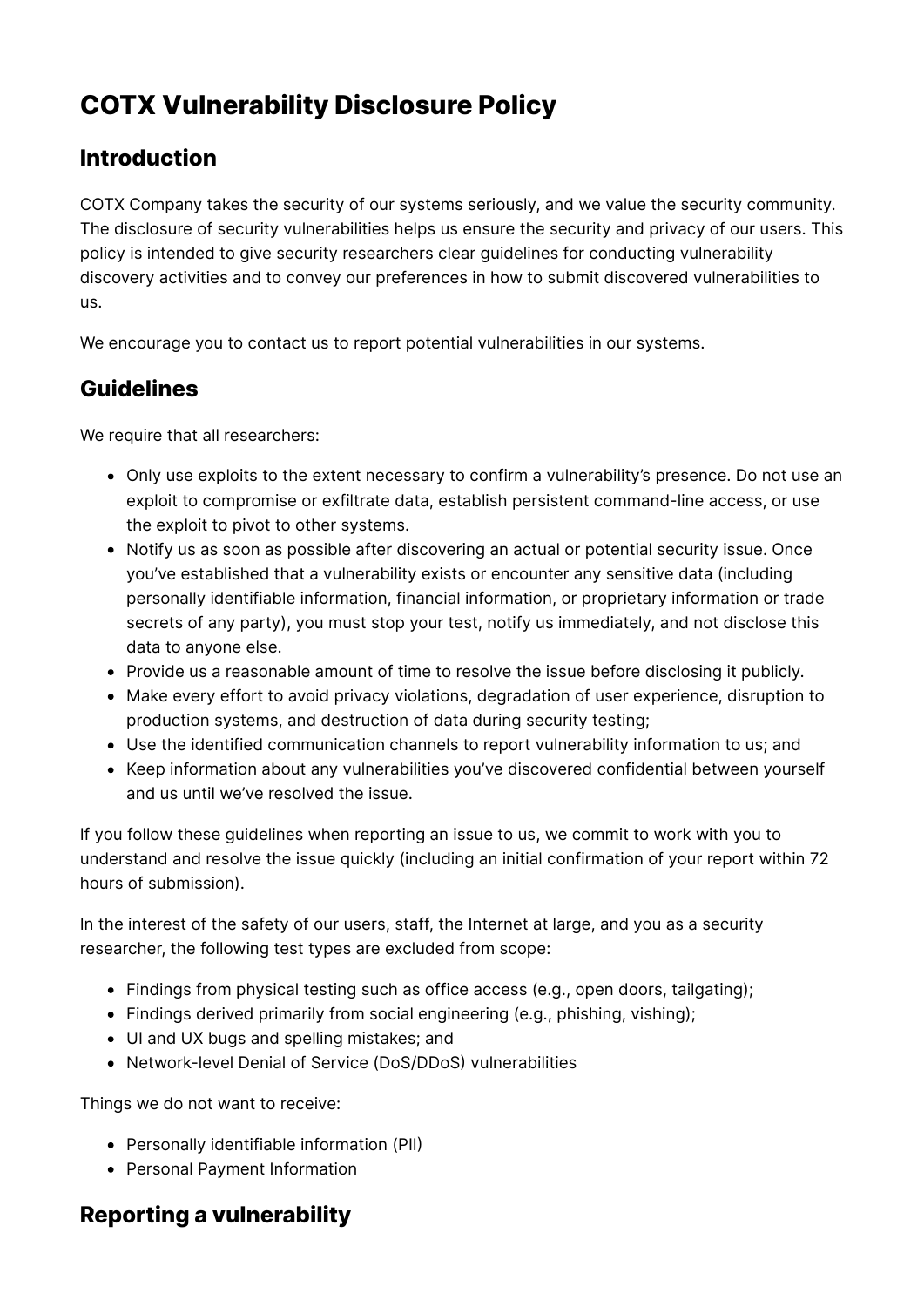If you believe you've found a security vulnerability in one of our products or platforms, please send it to us by emailing **security@cotxnetworks.com**. Please include the following details with your report:

- Description of the location and potential impact of the vulnerability; and
- A detailed description of the steps required to reproduce the vulnerability (POC scripts, screenshots, and compressed screen captures are all helpful to us).

If you'd like to encrypt the information, please use our PGP key.

-----BEGIN PGP PUBLIC KEY BLOCK-----

xsFNBGITcWoBEAC1K2K9VCzDdr6JbK+ndqWwvBNpiDLs/bWZO2BVyTz0/IHH 02HFXRXPaKcsHOJWBd1lfVwllW3wdSDvAjl1ZltasQ3Ua6wqc6npRdMTHL61 IbZVJWgpNdFtkK29yDlofkuVn59JD6WTYah+YhpgDhnUylMfWEj50k7fbtXp vRL7QvNvhGXnGlvG9B3OQzJExd4iJl4Ydf33zDOoAuv2NKK55nHwuz1olx+H 5XnbTutG+Nd0Jza5e6Qfhd+J21sr0DuE7VVGoxcwQjvo+dQm6lM8GoO4F5uW yDOn1oilWcTCm4sYtvdO/KvT4Uqqwq/HOZu5tV2fWTvkra+khZ/ffTvL/maa +EjuohZID6c6Z4WMzFeHr4/LGGIGUd99yD52ZNpgGtvmylrxiPvtl6heUCrF xaBw56LHVq2lYqyhKAWoTUyXuvHb5rTYhfURjFYW6HzTJSOifICvDYETnaTt 1DFcinhFn7dW7U8/YfLxHvSxoZjhRTUdzTzDc/Hn6+6nn45Nlf8PE0nwZASW RRpGys1TwDODrFdWVDZjYbhMIZRCCrlvjYR0jTurmlRlqaRG6gac9RUknL4g W3iJRcj+ovyQQTkDJqUcdPNJMugiVMFh8UKIpLMJWhQ3RqVjmA+0vBw4GCXc VC9v/EWNBYNTmxW8UA3cwqqxGT4ZG1sfO/aatQARAQABzQDCwYoEEAEIAB0F AmITcWoECwkHCAMVCAoEFgIBAAIZAQIbAwleAQAhCRCGX2IYI3wEthYhBKYE aDgCd/PXLdabXlZfYhgjfAS2KYQQAITaqRAYErpUTRgImfGn7yvZ3WpJBFKd KY+cXvqVLEht5L5SBuLUPym/W2Mpj+dPezOz3ctp8r7KkuY7m0idlOKUMRht SUnjyLueCO7PrNkKCjsnO4kVNPBP12SxATE4jfiVXrC/GCX9v8FPGFpZvJVr RLNDK440DAqQ5R+wYfMz5F2XsxEtuhnaQbhMqqlpdqdBoQ3cmjbplNfCxT/C Z7BEwGtN2HVX9AA3OQX2JWFPrzZtCcqu8F/sTWmtPxLOd8V3wvLZyRVLMwn+ iyDpjqZigcaPWka+wcsslEg/Apcq2wEoXPrzoxka6vHbaJgkl7uw1EtE/TSO DA5/504cbOAEjSplFaLI2RNWSOs9ZFBrdXlzp0iwjzgnbnBtuWeym+Q8DfxZ VYjpY/uDuPlborsiXcJvo3jbZz9RnHJNM8tqKzYbETx0wGzbwWvs0k0ib8lq U9YSmFomHoc9T+thSHQtX6kesdifAdbtffWe//UVx4+oL4tzSJVGEfFaJ1vs Aljp8M/+wnC2XCXMxlrAPlMcPo2yMdBK3h1PvowXPDGa9aD3tJnceG556qDZ 5LQBi0R76ZvCGmbACWbNe1m7Gxli7aseXAPhWmMba33IdxxXSb3COY5d5xEK HO5pPPNvJj2uDlq6+qwOa7q7eqcbxVfTCbRT0qANXBROYVjQRjT5zsFNBGIT cWoBEADGsoNsCQStz66PC/XwzdoGvxwXYYYDATfVYqkT44ztFnJaiUrD7fZp 9vGoN2b0mhY+zhcS2xSq5Ypp5GZjn6mMNelCYL3Tfk2dfQxl5VNBLVLLShPS YX3hrsIntNZA3F5pq4kmN3/6/5XOQd1X1Qz8SnidffK5T1+8NpqKbwyLsHYY fSHFznnl7jDdlcDTSlq9B/4NsT0JXxlVclSogbS9LEmcen+osmK5rDE0BhRe brSdlxo+DXX6hnWXwnm27LzPJAjeb9M1erBEdLf3fEmyH4MEV8p/zAA++K57 bezgEgd7wEczicLiDnK272hNPuT+05cUWUa1Zt89IXH8YWia2k+0R479vx8u UWDet81i9ISKnWx0Gqu5On65pz6W41M680FakkBz3Le/Hw0omsh22/ekz/KU 7sTURLGIfBce8YErJXOx4qBpG2L64Z3EnfE8qEGw05tbjq30Z5XKq/Lo8FDX qfB55xh+tL7A7OcfE9aU8Mmv+62Awa/SdHF/PsdbDNlqk/y529oLJ+c+8FxW dHrZ4bUDkEWDjrLKccPZ3trh4h5uTh8w36sResswKdea8jw9RnqdAPwbJxHu Ut/l11xGhf9uaWOCdKUvSPvOFPAJkdCqg6b/VJBYPWVe3dGtkmbDNn01Xz6N Gie5Tuy51nfmvNLWmq7M1ShKkjaFqQARAQABwsF2BBgBCAAJBQJiE3FqAhsM ACEJEIZfYhgjfAS2FiEEpgRoOAJ389ct1ptchl9iGCN8BLaSww/7BPZuvEDw